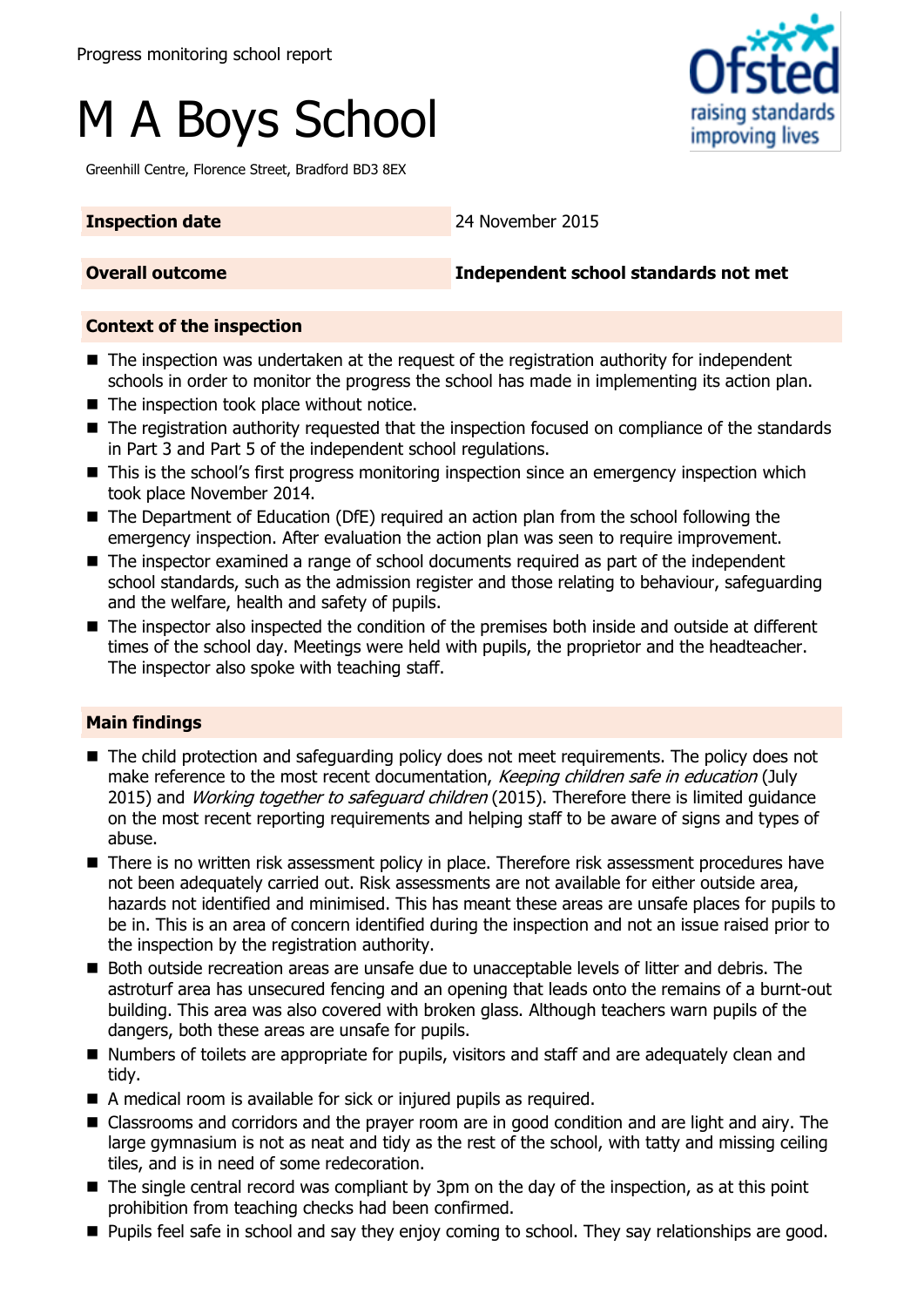Pupils comment that teachers help them to improve.

- **Pupils attend assemblies where discussions help pupils understand how to keep themselves** safe. Following recent global events pupils were advised how to be aware of dangers such as grooming and extremism, particularly while using the internet.
- Pupils and staff know who the designated child protection officer is and this is also signposted around the school. The current lead has the requisite training. The new headteacher is a representative on the local safeguarding board and attended the two-day training for designated lead during the inspection. All other staff have undertaken level 2 online training for safeguarding children in September 2015.
- Staff are well trained and have completed training in first aid, the 'Prevent' agenda and health and safety in education.
- The proprietor confirmed that there had been no complaints and no referrals or issues relating to child protection. Therefore records were not seen. The proprietor is aware of his duty to report to the appropriate authorities when necessary.
- The behaviour policy is effective and known by staff and pupils. Records of sanctions and lateness are recorded. An anti-bullying policy is effective. Pupils are aware of different types of bullying and comment that bullying is rare.
- Appropriate policies are also available for health and safety and first aid.
- The admission and attendance register is maintained in accordance with the Education (Pupil Registration) (England) Regulations 2006.
- Fire risk assessments and checks on firefighting equipment are made by an external company and are all up to date. Records of regular evacuations and checks are well maintained.
- **E** Leaders and managers have not ensured that all the independent school standards are met consistently.

#### **Compliance with regulatory requirements**

#### **The school must take action to meet The Education (Independent School Standards) Regulations 2014 and associated requirements**

- **Ensure that the child protection and safeguarding policy meets requirements by having due** regard to the most recent guidance issued by the Secretary of State (Part 3 Welfare, health and safety of pupils, paragraph 7, 7(a) and 7(b)).
- **E** Ensure that the welfare of pupils at the school is safeguarded and promoted by the drawing up and effective implementation of a written risk assessment policy. Also ensuring that appropriate action is taken to reduce risks that are identified (Part 3 Welfare, health and safety of pupils, paragraph 16, 16(a) and 16(b)).
- Ensure that the school premises and the accommodation and facilities provided therein are maintained to a standard such that, so far as is reasonably practicable, the health, safety and welfare of pupils are ensured (Part 5 Premises of and accommodation at schools, paragraph 25).
- Ensure that a suitable and safe outdoor space is provided in order to enable pupils to play and take part in physical education (Part 5 Premises of and accommodation at schools, paragraph 29(1), 29(1)(a) and 29(1)(b)).
- Ensure that leaders and managers demonstrate good skills and knowledge and fulfil their responsibilities so that the independent school standards are met consistently (Part 8 Quality of leadership in and management of schools, paragraph 34(1), 34(1)(a), 34(1)(b), 34(1)(c) and 34(2)).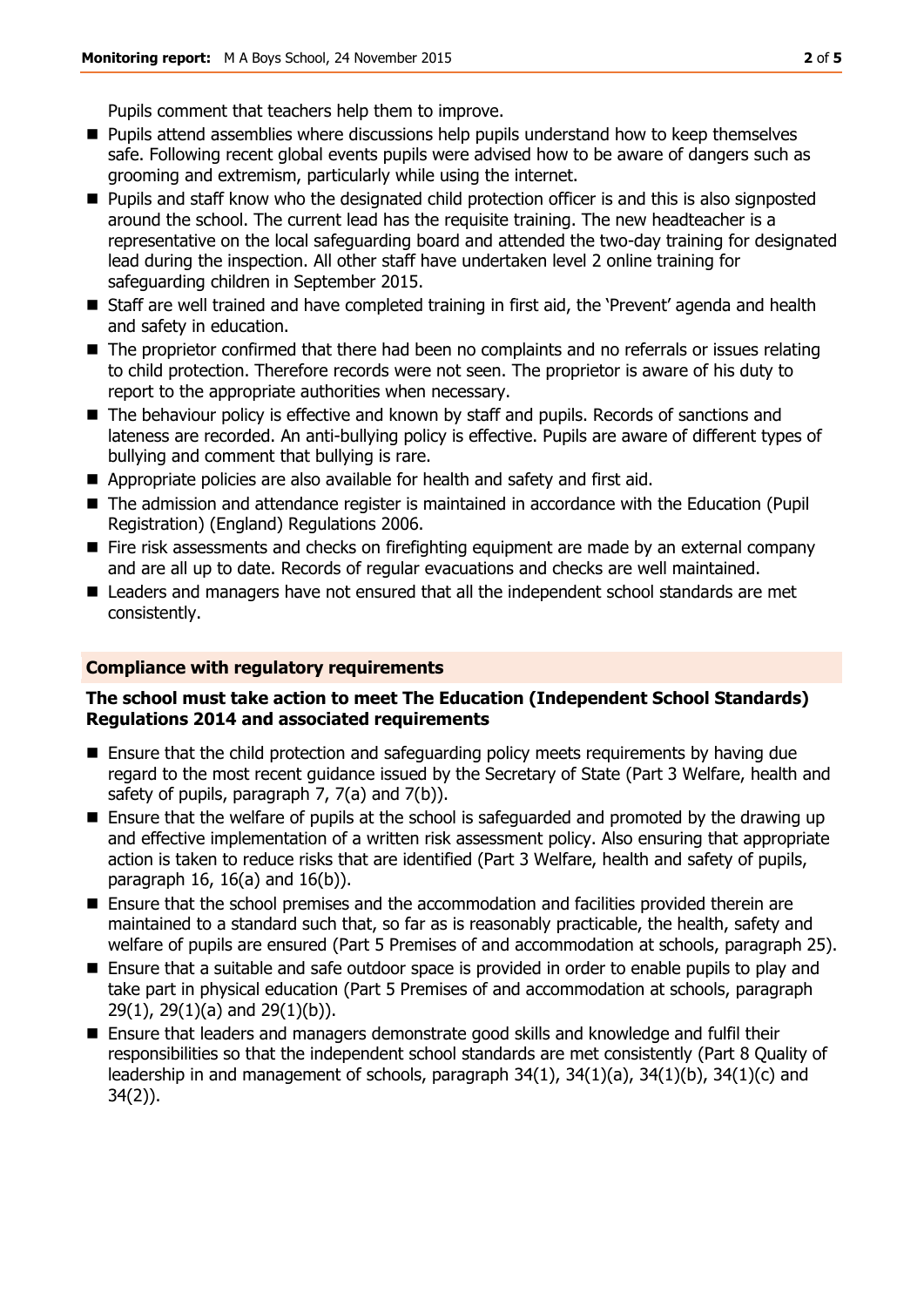## **Inspection team**

Jo Sharpe, lead inspector Her Majesty's Inspector

# **Information about this school**

- M A Boys School is an independent Muslim day school for boys aged 11 to 16 years.
- The M A Girls School is located on a separate site and subject to its own inspection.
- The school's previous standard full inspection took place October 2010.
- A member of staff from the M A Girls School has taken the post of headteacher since September 2015.
- At the time of the inspection there were 62 pupils on roll, none of whom is disabled or a statement of special educational needs.
- The proprietor's vision is to have a school 'that is not divided by design or culture; a school with high academic standards and expert support for those that need it; firm but fair discipline; breadth of opportunity and happy children who feel secure and cherished'.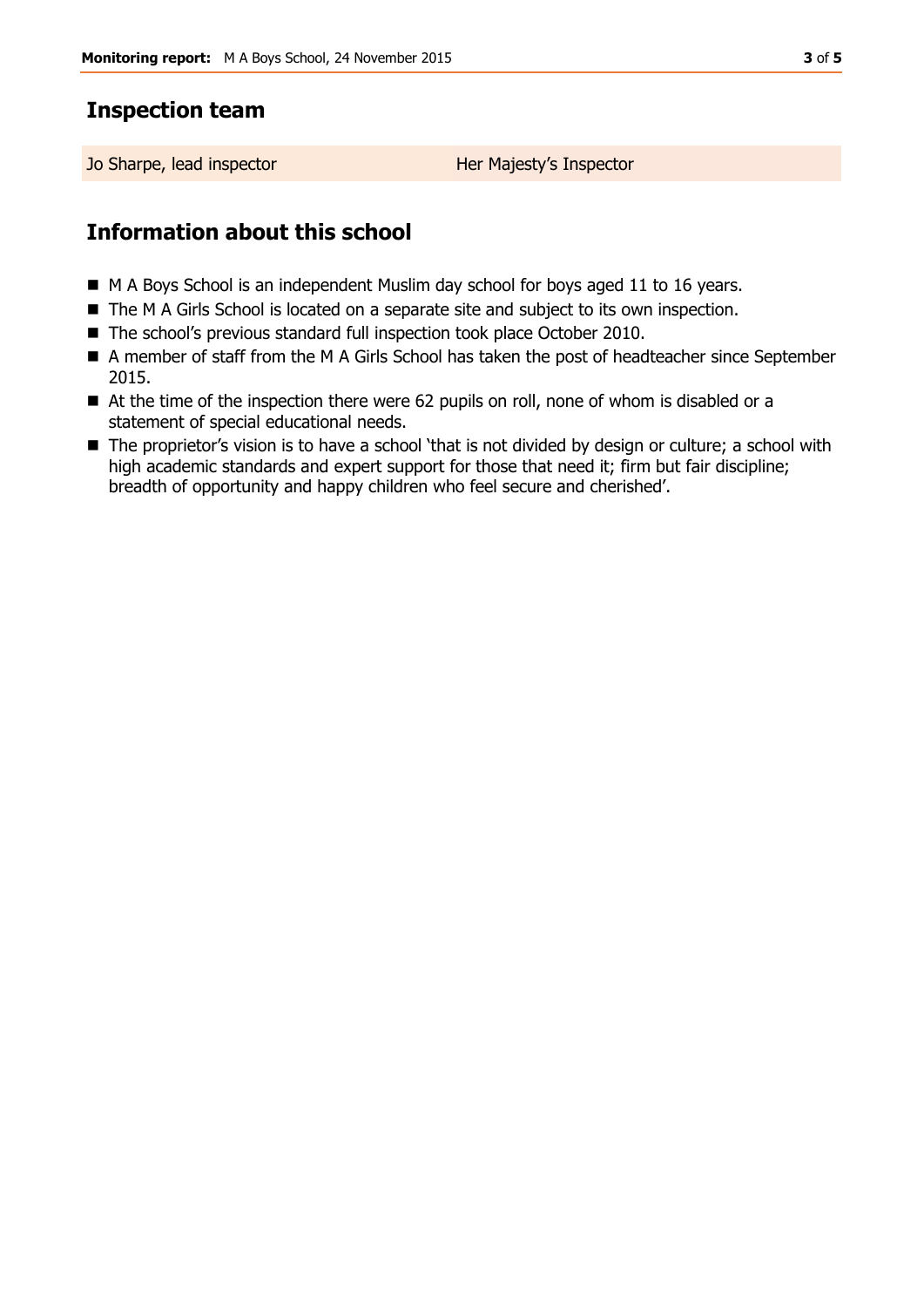| <b>School details</b>          |          |
|--------------------------------|----------|
| Unique reference number        | 134386   |
| <b>Inspection number</b>       | 10007604 |
| <b>DfE registration number</b> | 380/6115 |

This inspection was conducted at the request of the registration authority for independent schools. It was carried out under section 109(1) and (2) of the Education and Skills Act 2008.

| <b>Type of school</b>                      | Muslim boys school     |  |
|--------------------------------------------|------------------------|--|
| <b>School status</b>                       | Independent school     |  |
| <b>Age range of pupils</b>                 | $11-16$ years          |  |
| <b>Gender of pupils</b>                    | <b>Boys</b>            |  |
| <b>Number of pupils on the school roll</b> | 62                     |  |
| <b>Number of part-time pupils</b>          | 0                      |  |
| <b>Proprietor</b>                          | Mr A Khan              |  |
| <b>Headteacher</b>                         | Mr S Harzallah         |  |
| Date of previous school inspection         | October 2010           |  |
| <b>Annual fees (day pupils)</b>            | £2,700                 |  |
| <b>Telephone number</b>                    | 01274 667454           |  |
| <b>Email address</b>                       | maboys@mainstitute.net |  |